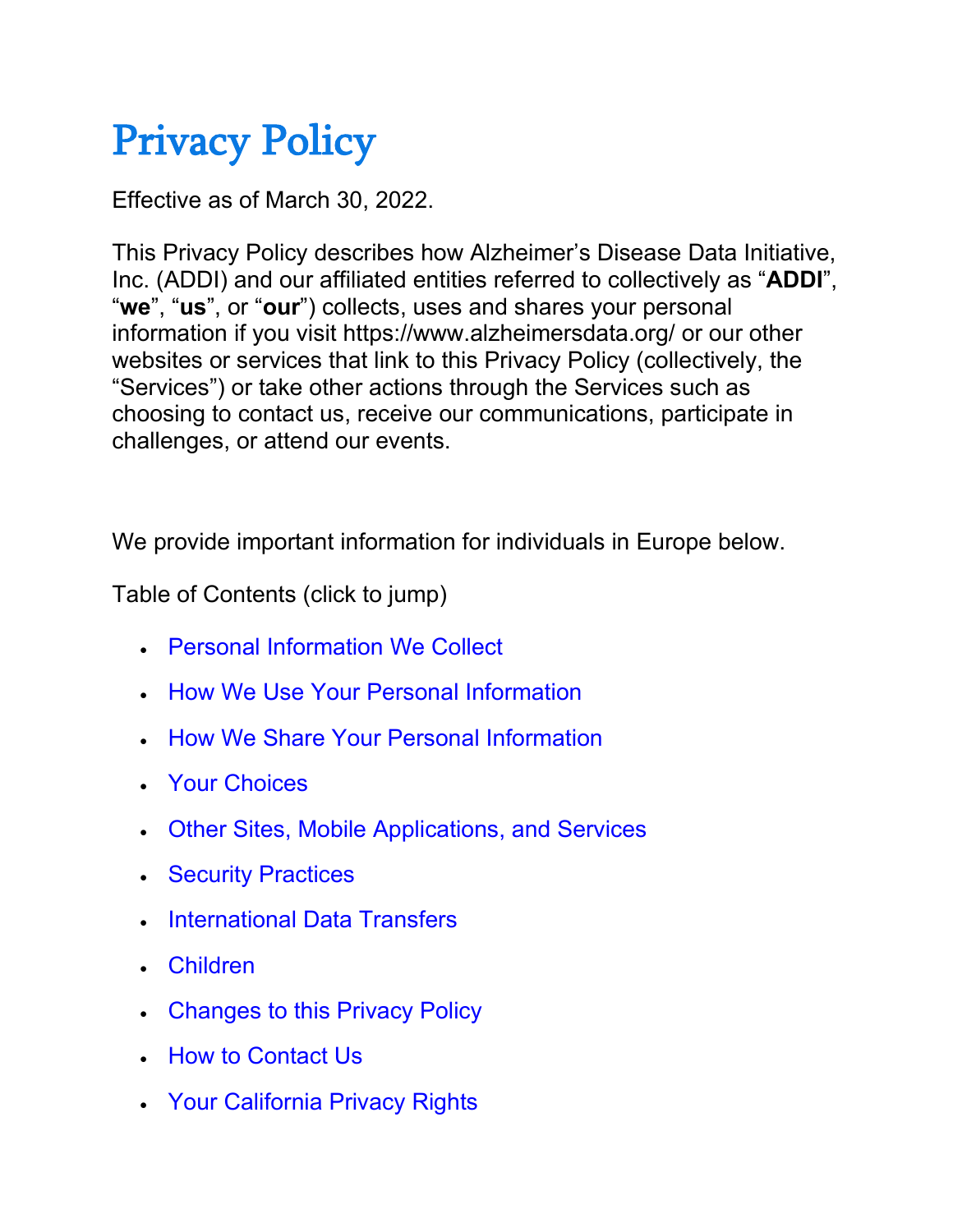- [Notice to European Users](https://www.alzheimersdata.org/privacy#Europe)
- [Cookie Policy](https://www.alzheimersdata.org/privacy#Cookie)

## Personal Information We Collect

**Information you provide to us**. Personal information you provide to us through the Services may include:

- **Contact information**, If you request communications from us, we have a form that allows you to provide details, such as your first and last name, email address, and postal or zip code. You are not required to provide any of these other than an email address so that we can fulfill your request to communicate with you. If you choose to provide a name in your request for communications, you are free to use a pseudonym.
- **Feedback or correspondence**, such as information you provide when you contact us with questions, feedback, or otherwise correspond with us.
- **Usage information**, such as information about how you use the Services and interact with us, including information you provide when you use any interactive features of the Services.
- **Marketing information**, such as your preferences for receiving communications about our products, activities, and publications, and details about how you engage with our communications.
- **Other information** that we may collect which is not specifically listed here, but which we will use in accordance with this Privacy Policy or as otherwise disclosed at the time of collection.

**Information we obtain from data collection platforms.** We may host data for research and other purposes in line with our charitable mission such as the Aridhia DRE. [Aridhia's privacy policy](https://knowledgebase.aridhia.io/article/privacy-policy/) applies to Aridhia's use of any personal data and Aridhia is a service provider of ADDI for this purpose. ADDI will only use and share personal data received as part of the Aridhia DRE to provide the data sharing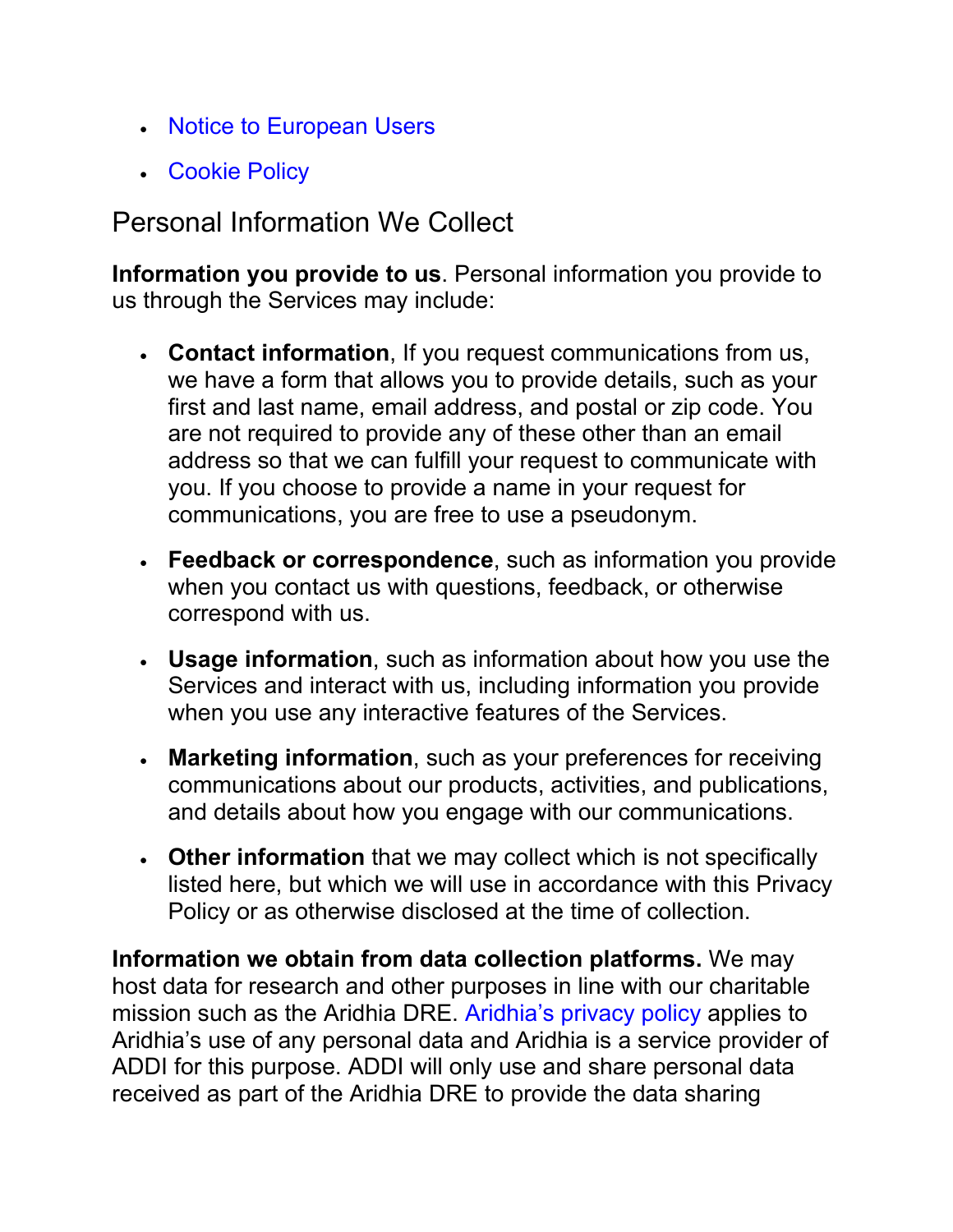service and for other purposes that are consistent with and in support of our charitable mission. The type of information ADDI will receive as part of the Aridhia DRE is business card-level information used to register for an account, such as name, email address, and title/organization.

**Information we collect as part of challenges.** We may sponsor various challenges or events ("Challenges"). We receive the information that contestants provide to enter the challenge (such as name and email address). Winners may also need to provide us banking information or other details if they are awarded a prize.

**Information we obtain from social media platforms.** We may maintain pages for ADDI on social media platforms, such as Facebook, Twitter, and LinkedIn. When you visit or interact with our pages on those platforms, the platform provider's privacy policy will apply to your interactions and their collection, use, and processing of your personal information. You or the platforms may provide us with information through the platform, and we will treat such information in accordance with this Privacy Policy.

**Information we obtain from community forums.** You may participate in our online forums. You should be aware that any information you provide or post in these areas may be read, collected, and used by others who access them. You may be required to register with a third-party application to post a comment. When you do, the platform provider's privacy policy will apply to your interactions and their collection, use, and processing of your personal information. You or the platforms may provide us with information through the platform, and we will treat such information in accordance with this Privacy Policy.

#### **Cookies and Other Information Collected by Automated Means**

We, our service providers, and our business partners may automatically log information about you, your computer or mobile device, and activity occurring on or through the Services. The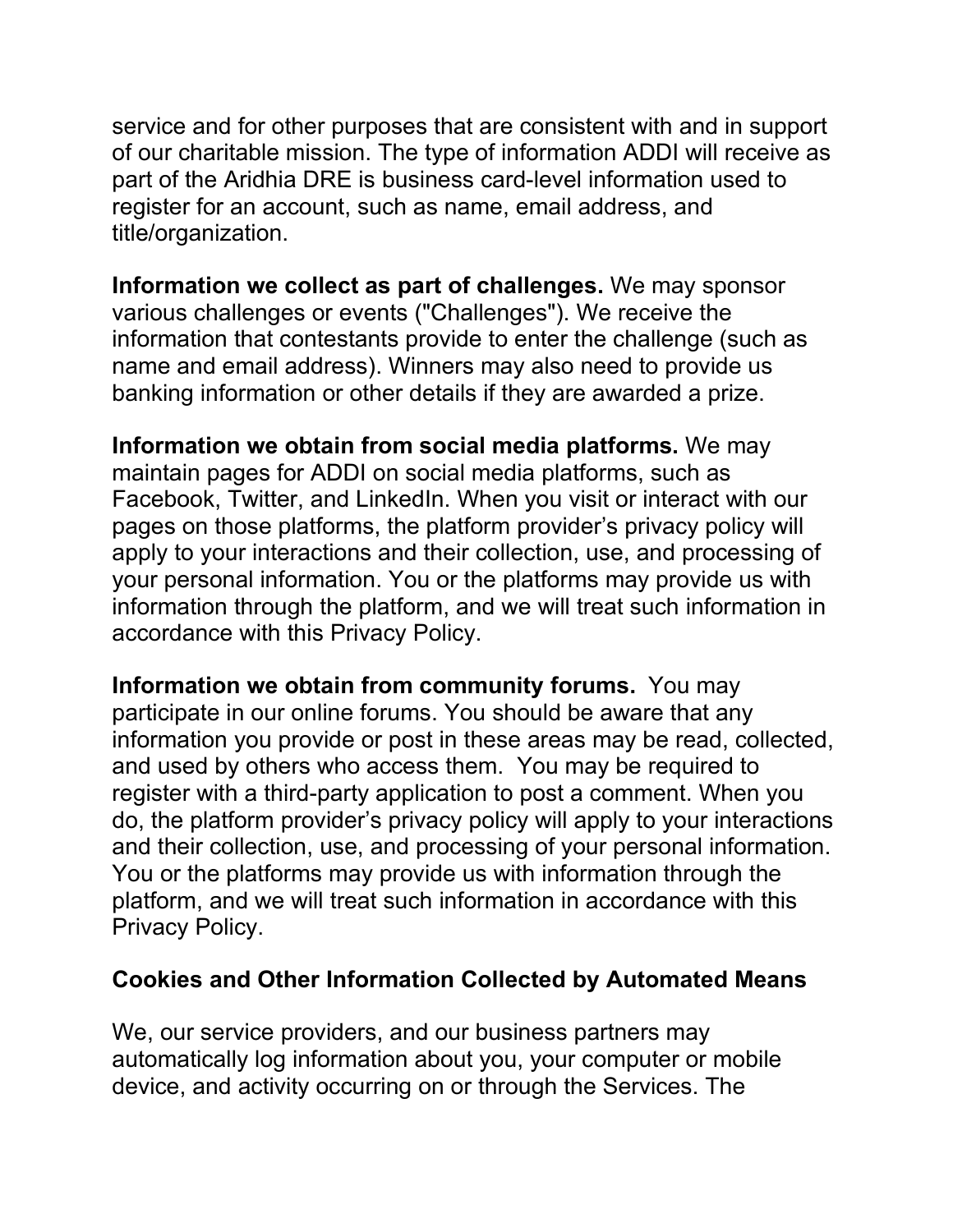information that may be collected automatically includes your computer or mobile device operating system type and version number, manufacturer and model; device identifier; browser type; screen resolution; IP address; the website you visited before browsing to our website; general location information such as city, state or geographic area; and information about your use of and actions on the Services, such as pages or screens you viewed, how long you spent on a page or screen, navigation paths between pages or screens, information about your activity on a page or screen, access times, and length of access. Our service providers and business partners may collect this type of information over time and across third-party websites and mobile applications.

See our [Cookie Policy](https://www.alzheimersdata.org/privacy#Cookie) for more information.

## How We Use Your Personal Information

We use your personal information for the following purposes and as otherwise described in this Privacy Policy or at the time of collection:

**To operate the Services**. We use your personal information to:

- provide, operate, and improve the Services or Challenges;
- facilitate social features of the Services, such as our blog, community forum, and connecting researchers with similar research interests;
- communicate with you about the Services, including by sending you announcements, updates, security alerts, and support and administrative messages;
- understand your interests and personalize your experience with the Services;
- provide support and maintenance for the Services; and
- respond to your requests, questions and feedback.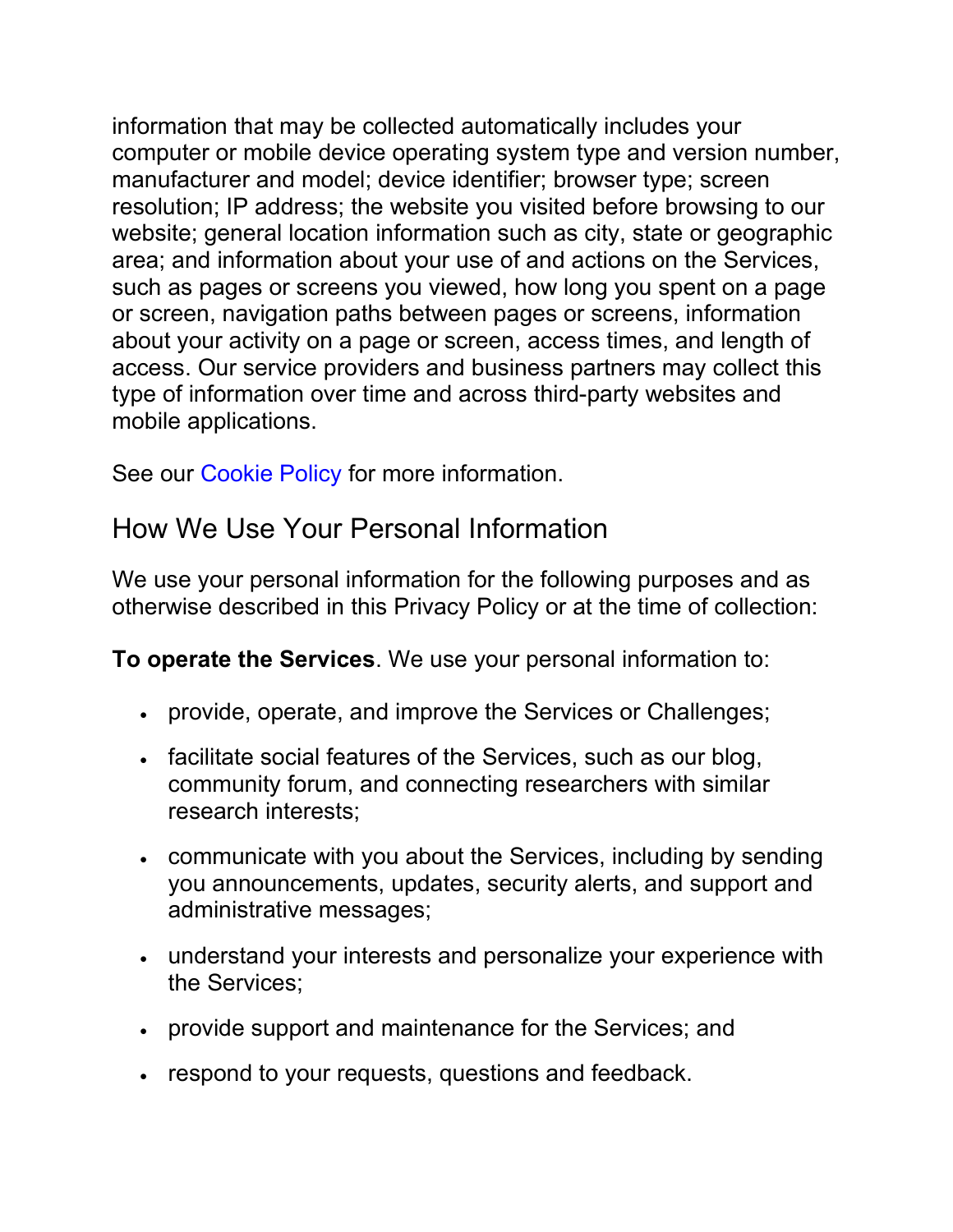**For research and development**. We analyze use of the Services to improve the Services and to develop new products and services.

**To send you marketing and promotional communications**. We may send you marketing communications as permitted by law. You can opt out of our marketing and promotional communications as described [below.](https://www.alzheimersdata.org/privacy#YourChoice)

**To comply with law.** We use your personal information as we believe necessary or appropriate to comply with applicable laws, lawful requests, and legal process, such as to respond to subpoenas or requests from government authorities.

**For compliance, fraud prevention, and safety.** We may use your personal information and disclose it to law enforcement, government authorities, and private parties as we believe necessary or appropriate to: (a) protect our, your, or others' rights, privacy, safety, or property (including by making and defending legal claims); (b) enforce the terms and conditions that govern the Services; and (c) protect, investigate, and deter against fraudulent, harmful, unauthorized, unethical, or illegal activity.

**With your consent.** In some cases we may specifically ask for your consent to collect, use, or share your personal information, such as when required by law.

**To create anonymous data.** We may create aggregated and other anonymous data from your personal information and other individuals whose personal information we collect. We make personal information into anonymous data by removing information that makes the data personally identifiable to you. We may use this anonymous data and share it with third parties for our lawful business purposes, including to analyze and improve the Services and promote our business.

How We Share Your Personal Information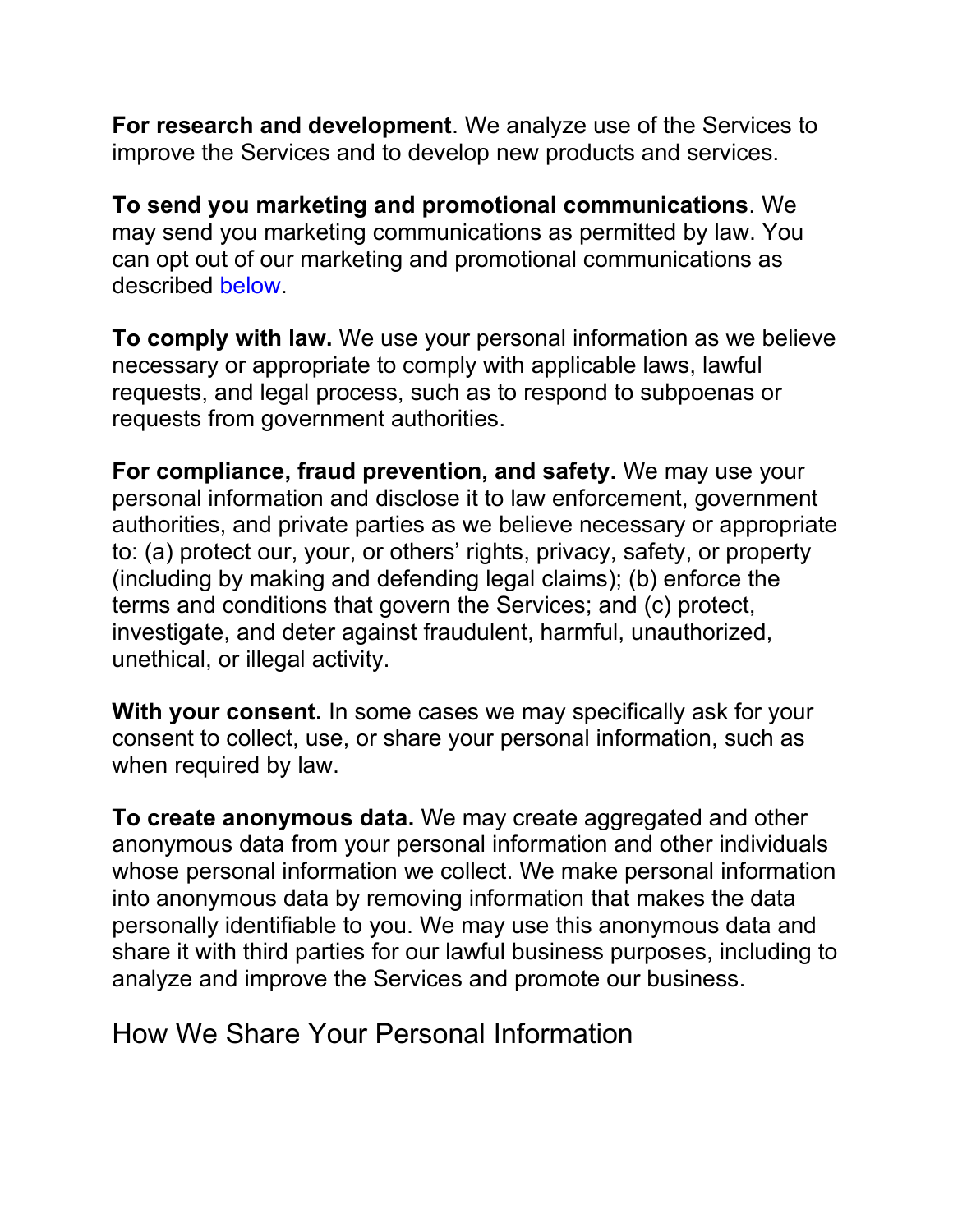We do not share your personal information with third parties without your consent, except in the following circumstances or as otherwise described in this Privacy Policy:

**Business Partners**. We may share your personal information with Gates Ventures, LLC, which helps ADDI by providing technical support, such as troubleshooting site issues and administrative assistance, for purposes consistent with this Privacy Policy.

**Service providers.** We may share your personal information with third-party companies and individuals that provide services on our behalf or help us operate the Services (such as customer support, website troubleshooting, hosting, analytics, email delivery, marketing, administrators of Challenges, and database management services).

Examples of some our current service providers (with links to their privacy policies and/or legal terms) as of the date of posting this privacy policy are:

- Microsoft (we use Microsoft Azure for websites and most databases, as well as CRM services; all long-term data backups are held within Azure). [https://privacy.microsoft.com/en](https://privacy.microsoft.com/en-us/privacystatement)[us/privacystatement](https://privacy.microsoft.com/en-us/privacystatement)
- Atlassian (to support collaboration/internal support from Gates Ventures and Velir) [https://www.atlassian.com/legal/privacy](https://www.atlassian.com/legal/privacy-policy)[policy](https://www.atlassian.com/legal/privacy-policy)
- Velir (web developer) [https://www.sitecore.com/trust/privacy](https://www.sitecore.com/trust/privacy-policy)[policy](https://www.sitecore.com/trust/privacy-policy)
- Altriva Solutions (CRM vendor) <http://altriva.com/Privacy>
- Sendgrid (email services) [https://sendgrid.com/policies/privacy-](https://sendgrid.com/policies/privacy-2016/)[2016/](https://sendgrid.com/policies/privacy-2016/)
- Click Dimensions (email automation for CRM, email analytics) <https://clickdimensions.com/about/privacy-policy/>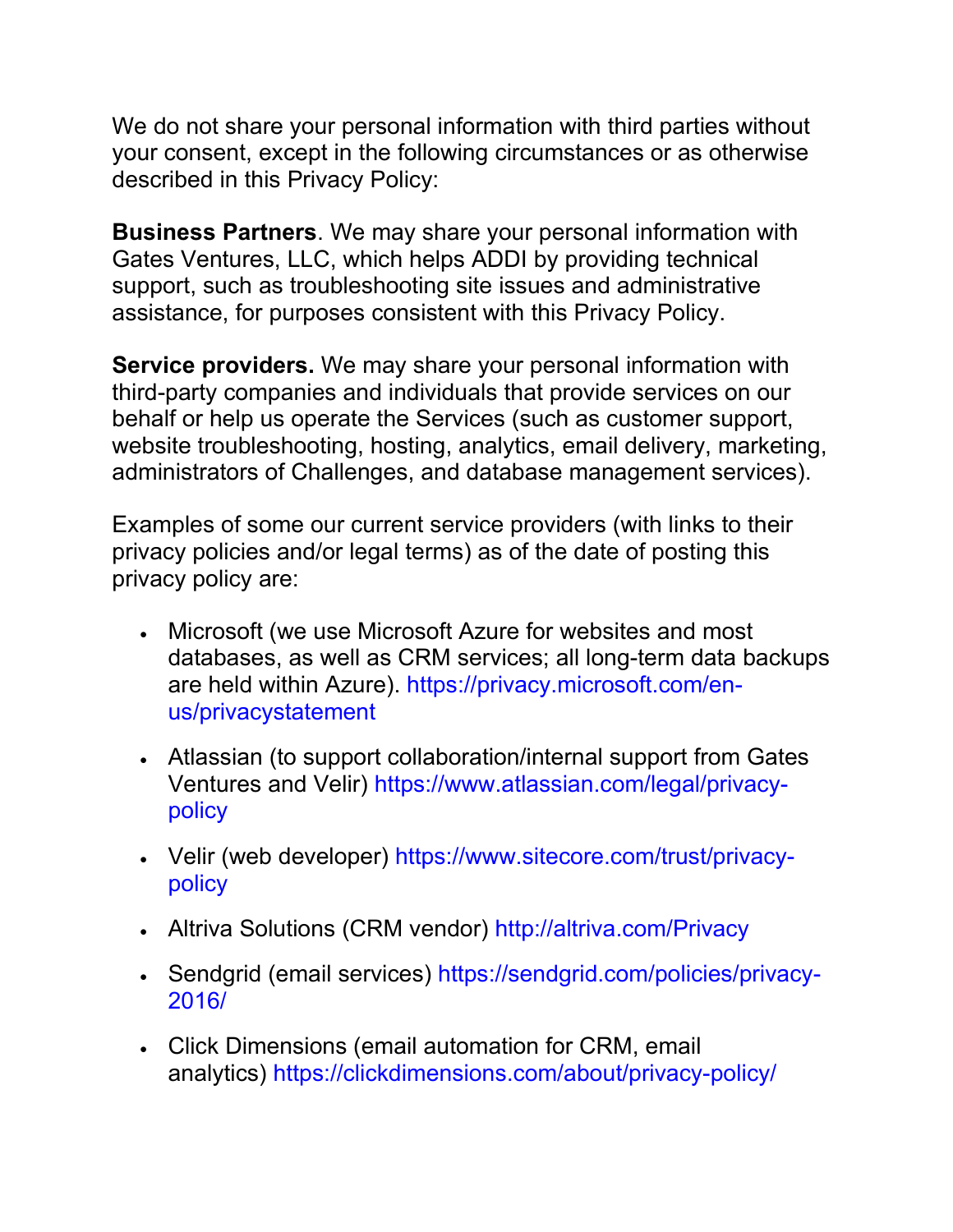- Akamai (CDN/content delivery network to help distribute content for site performance) [https://www.akamai.com/us/en/multimedia/docume](https://www.akamai.com/us/en/multimedia/documents/akamai/akamai-privacy-statement.pdf) [nts/akamai/akamai-privacy-statement.pdf](https://www.akamai.com/us/en/multimedia/documents/akamai/akamai-privacy-statement.pdf)
- Adobe Analytics <https://www.adobe.com/privacy/policy.html>
- Google Analytics <https://policies.google.com/privacy?hl=en-US>
- Site 24x7 (external site monitoring) <https://www.site24x7.com/privacypolicy.html>
- Qualys, Inc. (external security monitoring) <https://www.qualys.com/company/privacy/>
- Optiv Security Inc. (external security partner) <https://www.optiv.com/privacy-policy>
- AI Crowd (challenge administrator) <https://www.aicrowd.com/privacy>
- Verint (community forum) https://www.verint.com/ourcompany/legal-documents/privacy-policy/

Partners. See our [Cookie Policy](https://www.alzheimersdata.org/privacy#Cookie) for more information about third parties that collect information through our Services with cookies and similar technologies.

Professional advisors. We may disclose your personal information to professional advisors, such as lawyers, bankers, auditors, and insurers, where necessary in the course of the professional services that they render to us.

Other Researchers. If you choose to participate, we may share your contact information and research projects, areas of interest, or research background with other researchers on our platform for the purpose of connecting and potentially collaborating.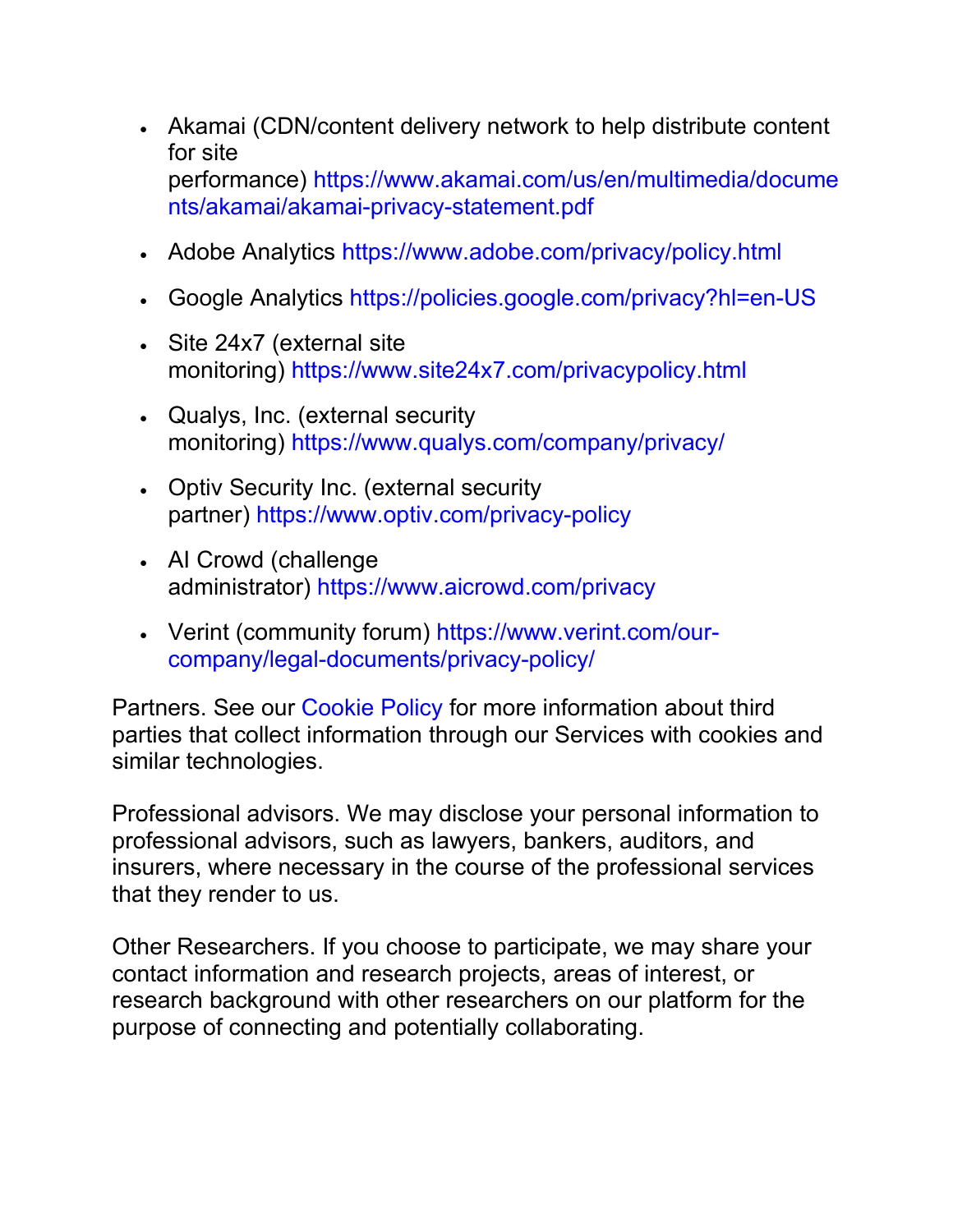For compliance, fraud prevention and safety. We may share your personal information for the compliance, fraud prevention and safety purposes described above.

Government Requests. Notwithstanding anything to the contrary in this policy, we may preserve or disclose your information if we believe that it is reasonably necessary to comply with a law, regulation, or legal request or to protect the safety, property, or rights of ADDI or others. However, nothing in this policy is intended to limit any legal defenses or objections that you may have to a third party or government request to disclose your information.

Corporate transfers. We may transfer or otherwise share some or all of our business or assets, including your personal information, in connection with a (potential) organizational transaction such as a merger, consolidation, reorganization, or in the event of dissolution.

## Your Choices

In this section, we describe the rights and choices available to all users. Users who are located within Europe can find additional information about their potential rights [below.](https://www.alzheimersdata.org/privacy#Europe)

**Opt out of marketing communications.** You may opt out of marketing emails by following the unsubscribe instructions at the bottom of the email. You may continue to receive service-related and other non-marketing emails.

**Opt out of research connections.** You may opt out of having your personal information shared with other researchers within the Service.

**Cookies & browser web storage.** For information on how to disable cookies and similar technologies used in the Services, see our [Cookie](https://www.alzheimersdata.org/privacy#Cookie)  **Policy** 

**Do Not Track.** Some Internet browsers may be configured to send "Do Not Track" signals to the online services that you visit. We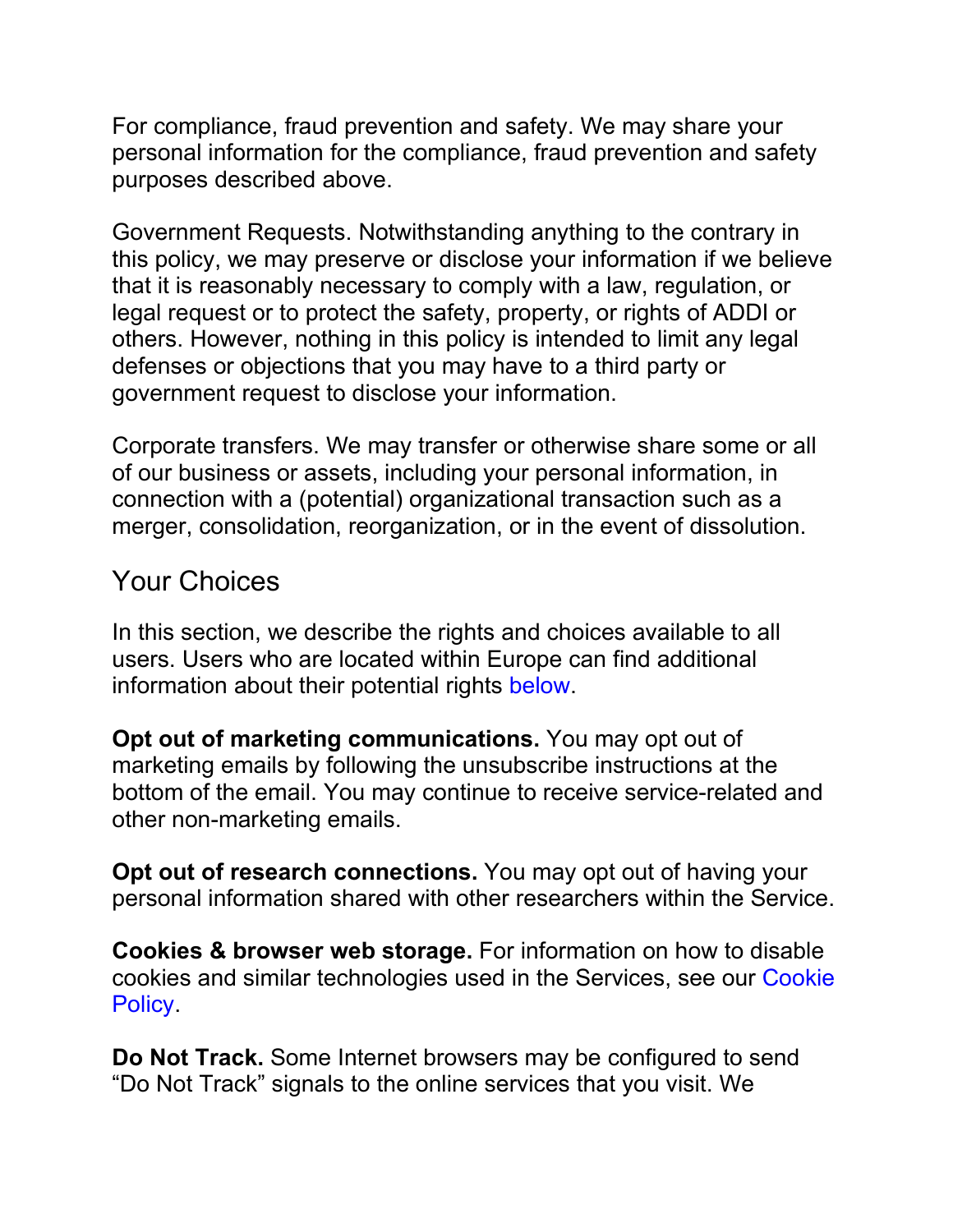currently do not respond to "Do Not Track" or similar signals. To find out more about "Do Not Track," please visit [www.allaboutdnt.com.](http://www.allaboutdnt.com/)

**Choosing not to share your personal information.** Where we are required by law to collect your personal information, or where we need your personal information to provide the Services to you, if you do not provide this information when requested (or you later ask to delete it), we may not be able to provide you with the Services or certain features. We will tell you what information you must provide to receive the Services by designating it as required at the time of collection or through other appropriate means. In some cases, you may provide a pseudonym, such as when you sign up for our email list.

## Other Sites, Mobile Applications, and Services

The Services may contain links to, or content or features from, other websites and online services operated by third parties. These links are not an endorsement of, or representation that we are affiliated with, any third party. In addition, our content may be included on web pages or in mobile applications or online services that are not associated with us. We do not control third-party websites, mobile applications, or online services, and we are not responsible for their actions. Other websites and services follow different rules regarding the collection, use, and sharing of your personal information. We encourage you to read the privacy policies of the other websites and mobile applications and online services you use.

## Security Practices

The security of your personal information is important to us. We employ a number of organizational, technical and physical safeguards designed to protect the personal information we collect. However, security risk is inherent in all internet and information technologies and we cannot guarantee the security of your personal information.

Some of our current security practices as of the date of this privacy policy include: Data is stored within a secured facility that limits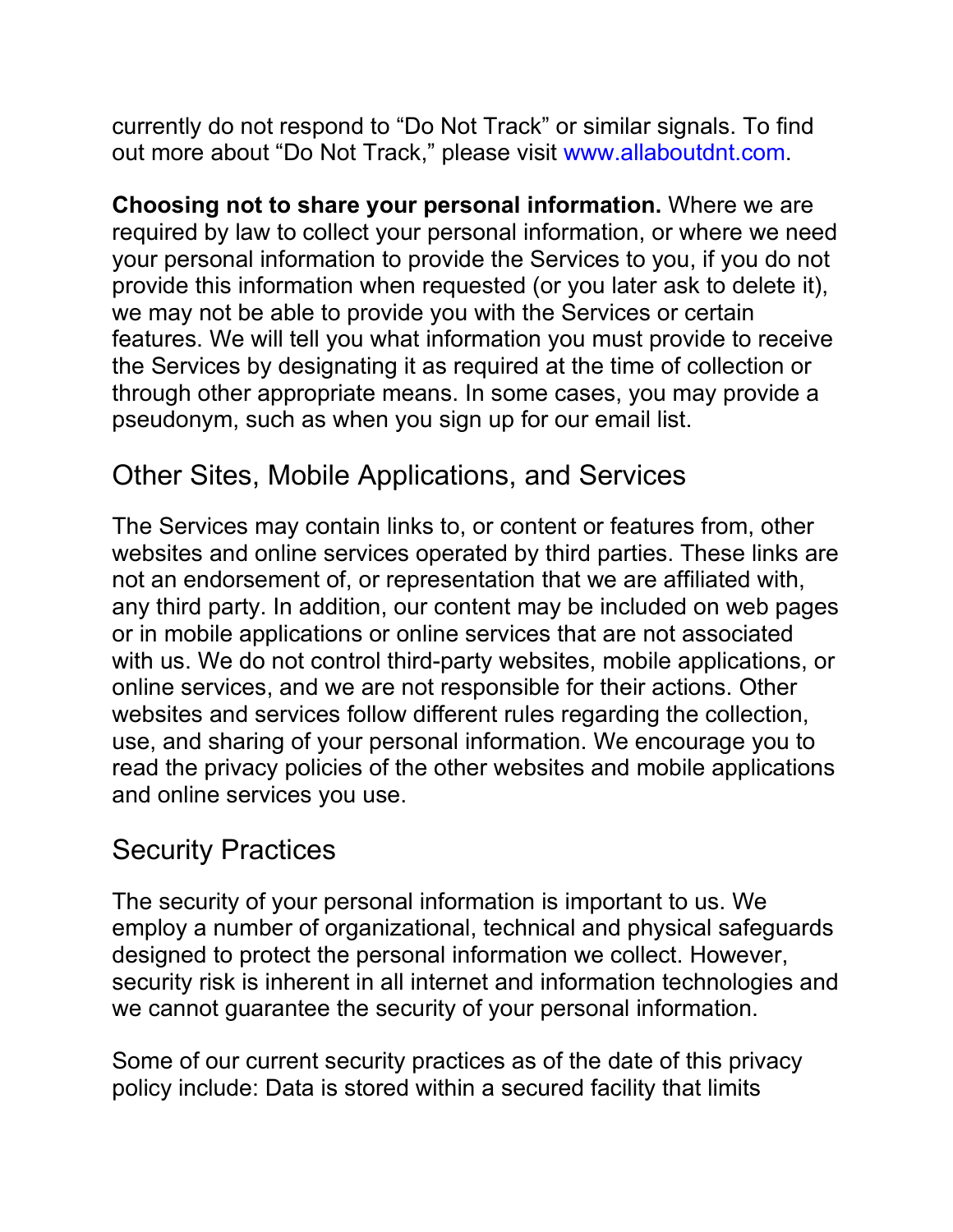physical access. Data at rest is stored in an encrypted state. Vendors must receive individual, per-instance authorization before being able to access our data stored within their facility (which access is only allowed as part of troubleshooting). All administrative accounts are protected by multi-factor authentication and, in most cases, access is also limited by IP address. All administrative actions are audited. An automated security review is undertaken on a regularly scheduled basis. A specific and targeted security review is conducted bi-annually or more often as dictated by the needs and changes introduced in the services offered. An SDLC (software development lifecycle) program is used by the development partners to manage security practices and data handling during the development and maintenance cycles.

## International Data Transfers

We are headquartered in the United States and have service providers in other countries, and your personal information may be transferred outside of your state, province, or country to the United States or other locations where privacy laws may not be as protective as those in your state, province, or country.

## Children

The Services are not directed to, and we do not knowingly collect personal information from, anyone under the age of 16. If we learn that we have collected personal information of a child without the consent of the child's parent or guardian, we will delete it. We encourage parents with concerns to contact us at [support@alzheimersdata.org.](mailto:support@alzheimersdata.org)

## Changes to this Privacy Policy

We may amend this Privacy Policy at any time by posting the amended version on the Services and indicating the effective date of the amended version. We may announce any material changes to this Privacy Policy through the Service and/or via email if we have your email address. In all cases, your continued use of the Services after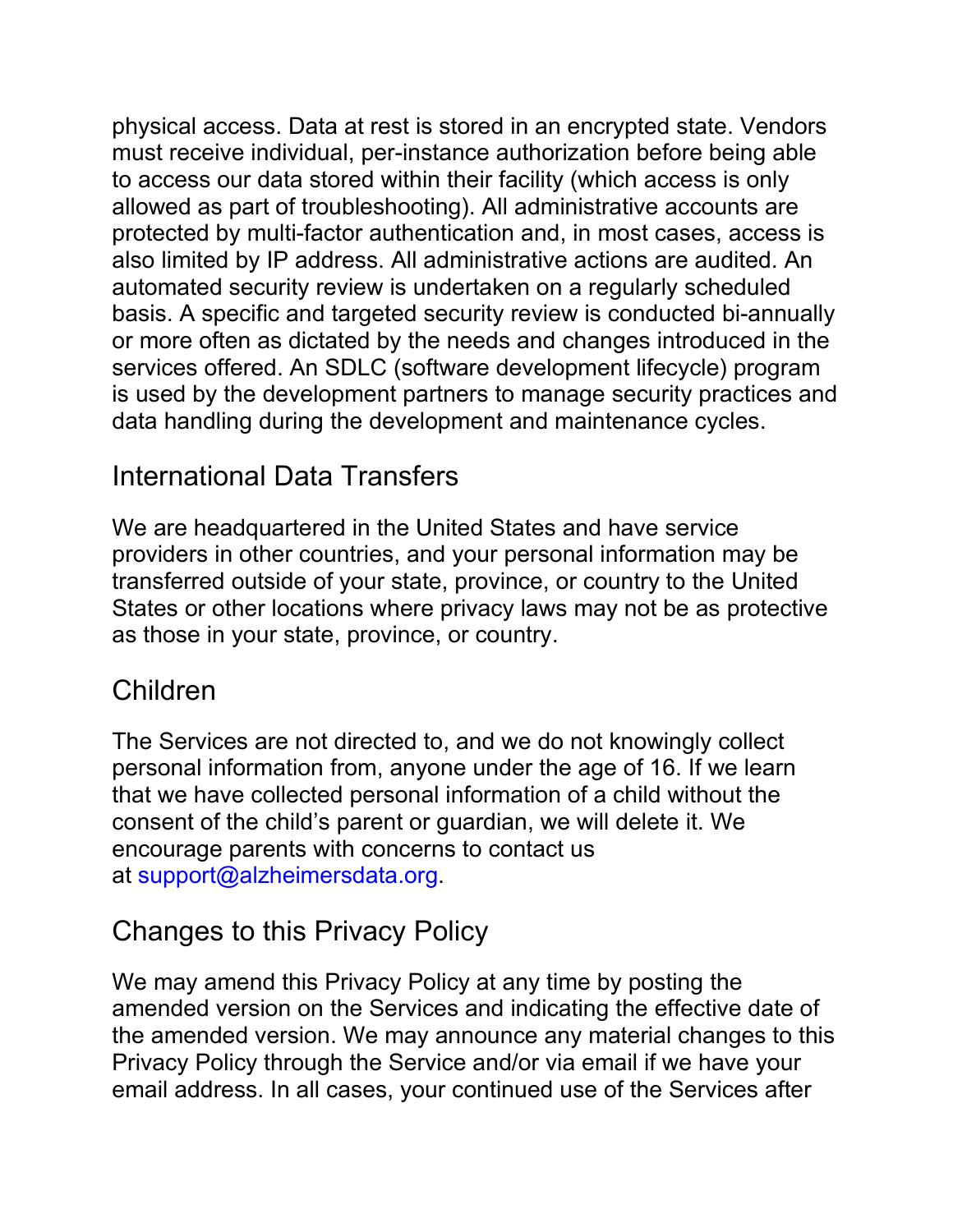the posting of any modified Privacy Policy indicates your assent to the amended Privacy Policy.

## How to Contact Us

If you have any questions or comments about this Policy or ADDI's privacy practices, email us at [support@alzheimersdata.org](mailto:support@alzheimersdata.org)

# Your California Privacy Rights

California has recently passed a new law called the California Consumer Privacy Act (CCPA). If the CCPA is applicable to us and to you, you have the right to:

- 1. know the categories of personal information collected about you in the prior 12 months and its sources and business purpose;
- 2. know whether your personal information is sold or disclosed, and to whom, in prior 12 months;
- 3. access and then delete your personal information (subject to exceptions); and
- 4. equal service and price (non-discrimination) if you exercise your privacy rights.

Please submit any requests to [support@alzheimersdata.org.](mailto:support@alzheimersdata.org) You will need to verify your identity but confirming the details that you originally provided to us receive communications. If you did not request communications, you will need to verify the personal information that is related to your request. If you are an agent

For purposes of CCPA, "Personal Information" is defined to include information that identifies, relates to, describes, or is capable of being associated with a particular consumer or household. This includes (among other types of personal information) IP addresses, geolocation data, biometric information, and "unique identifiers" such as device and cookie IDs, Internet activity information like browsing history,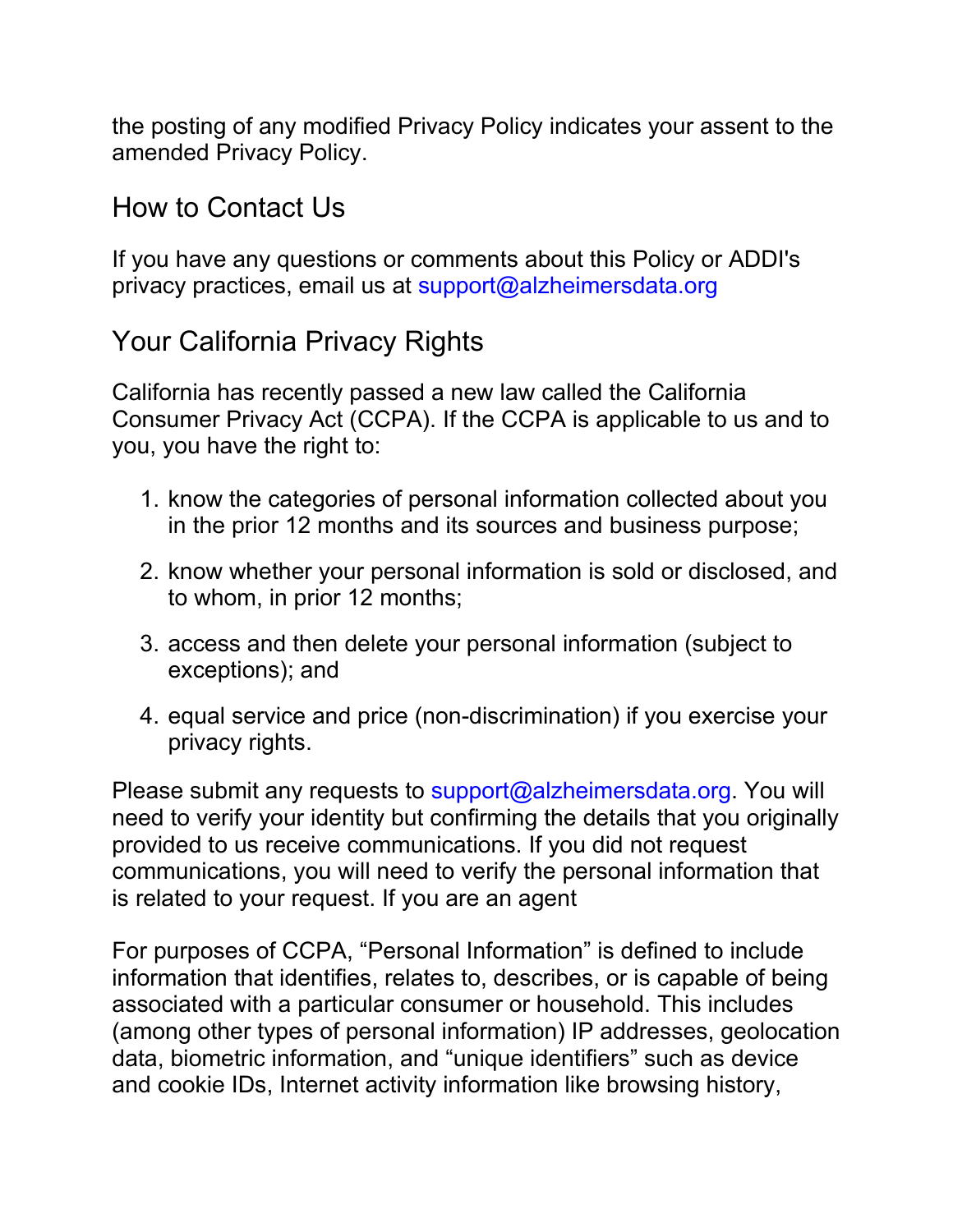commercial information such as products or services purchased or consuming histories or tendencies, and characteristics concerning an individual's race, color, sex (including pregnancy, childbirth, and related medical conditions), age (40 or older), religion, genetic information, sexual orientation, political affiliation, national origin, disability or citizenship status. Inferences drawn from personal information "to create a profile about a consumer reflecting the consumer's preferences, characteristics, psychological trends, preferences, predispositions, behavior, attitudes, intelligence, abilities, and aptitudes" are also considered "personal information."

#### Your Nevada Rights

You may review and request changes to your information or opt-out of the sale (if applicable) of your personal information at [support@alzheimersdata.org.](mailto:support@alzheimersdata.org)

## Notice to European Users

The information provided in this section applies only to individuals in the [European Economic Area](https://ec.europa.eu/eurostat/statistics-explained/index.php/Glossary:European_Economic_Area_(EEA)) and United Kingdom (collectively, "Europe").

Personal information. References to "personal information" in this Privacy Policy are equivalent to "personal data" governed by European data protection legislation.

Controller and Representative. ADDI is the controller of your personal information covered by this Privacy Policy for purposes of European data protection legislation.

The contact information for our representative in Europe is: [Europesupport@alzheimersdata.org](mailto:Europesupport@alzheimersdata.org)

Legal bases for processing. The legal bases of our processing of your personal information as described in this Privacy Policy will depend on the type of personal information and the specific context in which we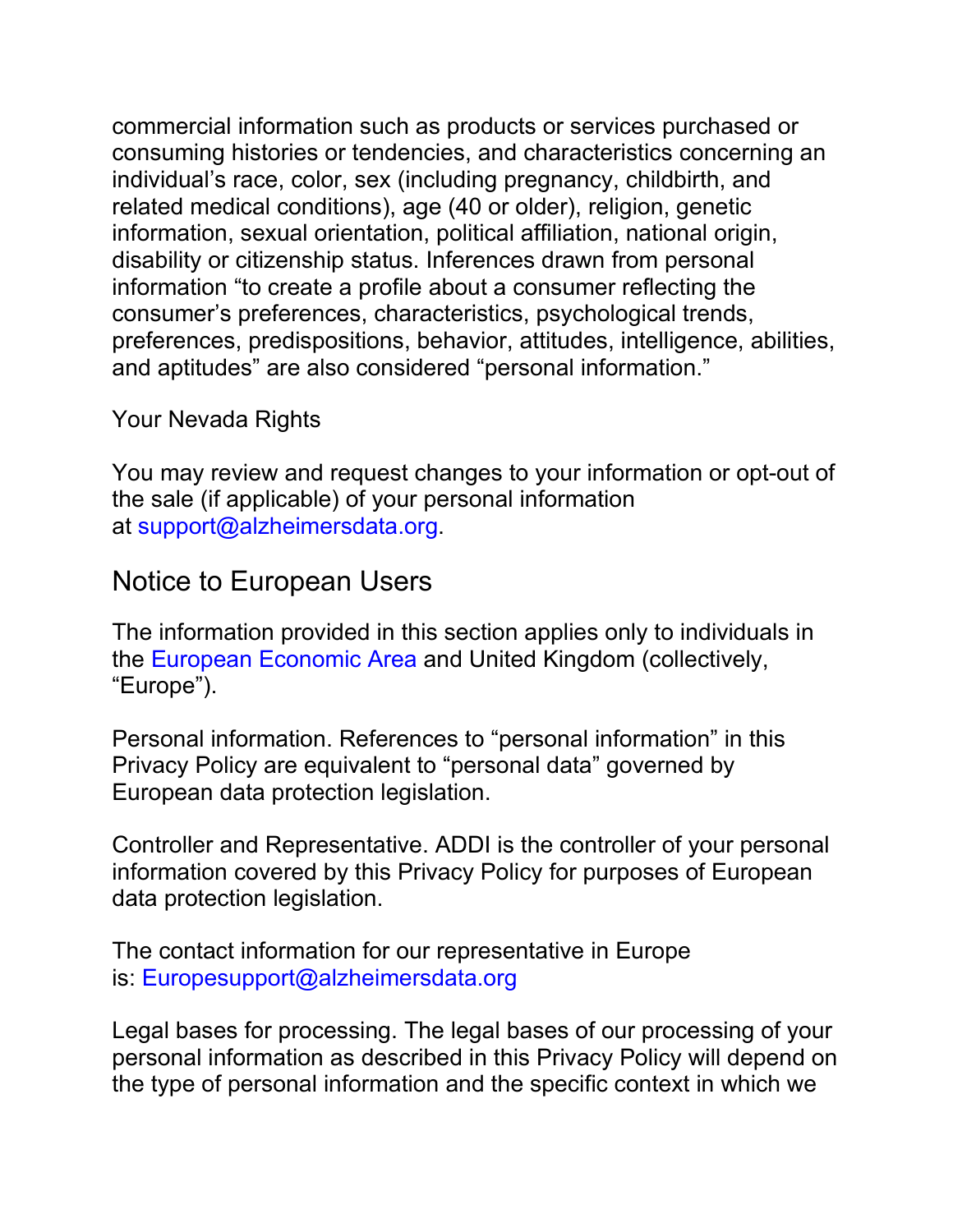process it. However, the legal bases we typically rely on are set out in the table below. We rely on our legitimate interests as our legal basis only where those interests are not overridden by the impact on you (unless we have your consent or our processing is otherwise required or permitted by law). If you have questions about the legal basis of how we process your personal information, contact us at [support@alzheimersdata.org.](mailto:support@alzheimersdata.org)

| <b>Processing purpose</b><br>Details regarding each<br>processing purpose listed<br>below are provided in the<br>section above titled "How We<br><b>Use Your Personal</b><br>Information". | Legal basis                                                                                                                                                                                                                                                                                                                                                         |
|--------------------------------------------------------------------------------------------------------------------------------------------------------------------------------------------|---------------------------------------------------------------------------------------------------------------------------------------------------------------------------------------------------------------------------------------------------------------------------------------------------------------------------------------------------------------------|
| <b>To operate the Services</b>                                                                                                                                                             | Processing is necessary to perform<br>the contract governing our provision<br>of the Services or to take steps that<br>you request prior to signing up for<br>the Services. If we have not entered<br>into a contract with you, we process<br>your personal information based on<br>our legitimate interest in providing<br>the Services you access and<br>request. |
| For research and<br>development<br>To send you marketing<br>communications<br>For compliance, fraud                                                                                        | These activities constitute our<br>legitimate interests.                                                                                                                                                                                                                                                                                                            |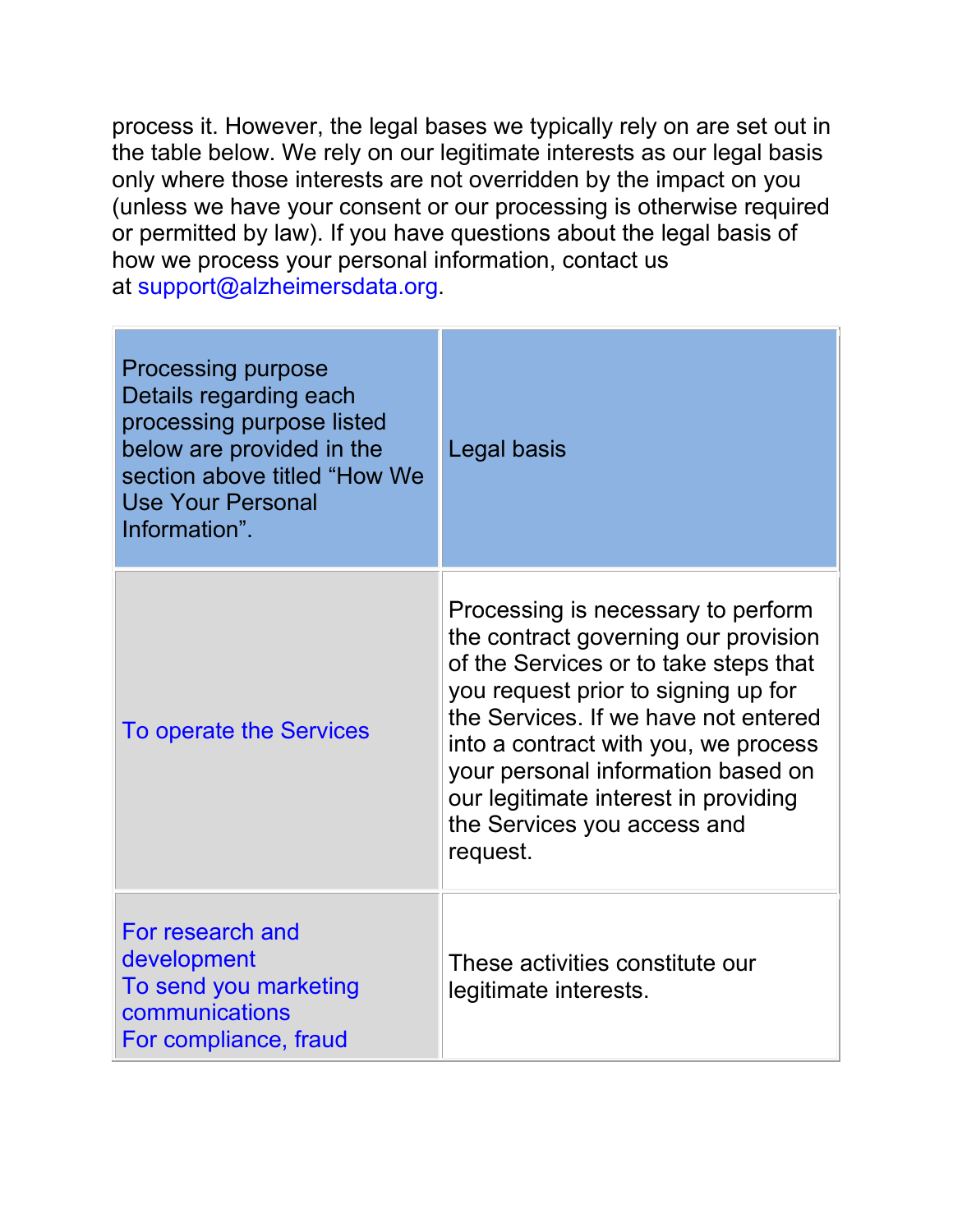| prevention and safety<br>To create anonymous data |                                                                                                                                                                                           |
|---------------------------------------------------|-------------------------------------------------------------------------------------------------------------------------------------------------------------------------------------------|
| To comply with law                                | Processing is necessary to comply<br>with our legal obligations.                                                                                                                          |
| With your consent                                 | Processing is based on your<br>consent. Where we rely on your<br>consent you have the right to<br>withdraw it any time in the manner<br>indicated when you consent or in the<br>Services. |

**Use for new purposes.** We may use your personal information for reasons not described in this Privacy Policy where permitted by law and the reason is compatible with the purpose for which we collected it. If we need to use your personal information for an unrelated purpose, we will notify you and explain the applicable legal basis.

**Sensitive personal information.** We ask that you not provide us with any sensitive personal information (e.g., social security number, government-issued identification, payment card information, information related to racial or ethnic origin, political opinions, religion or other beliefs, health, biometrics or genetic characteristics, criminal background or trade union membership) on or through the Services, or otherwise to us.

#### **Retention**

We retain personal information where we have an ongoing legitimate business need to do so (for example, to provide you with a service you have requested; to comply with applicable legal, tax or accounting requirements; to establish or defend legal claims; or for fraud prevention). When we have no ongoing legitimate business need to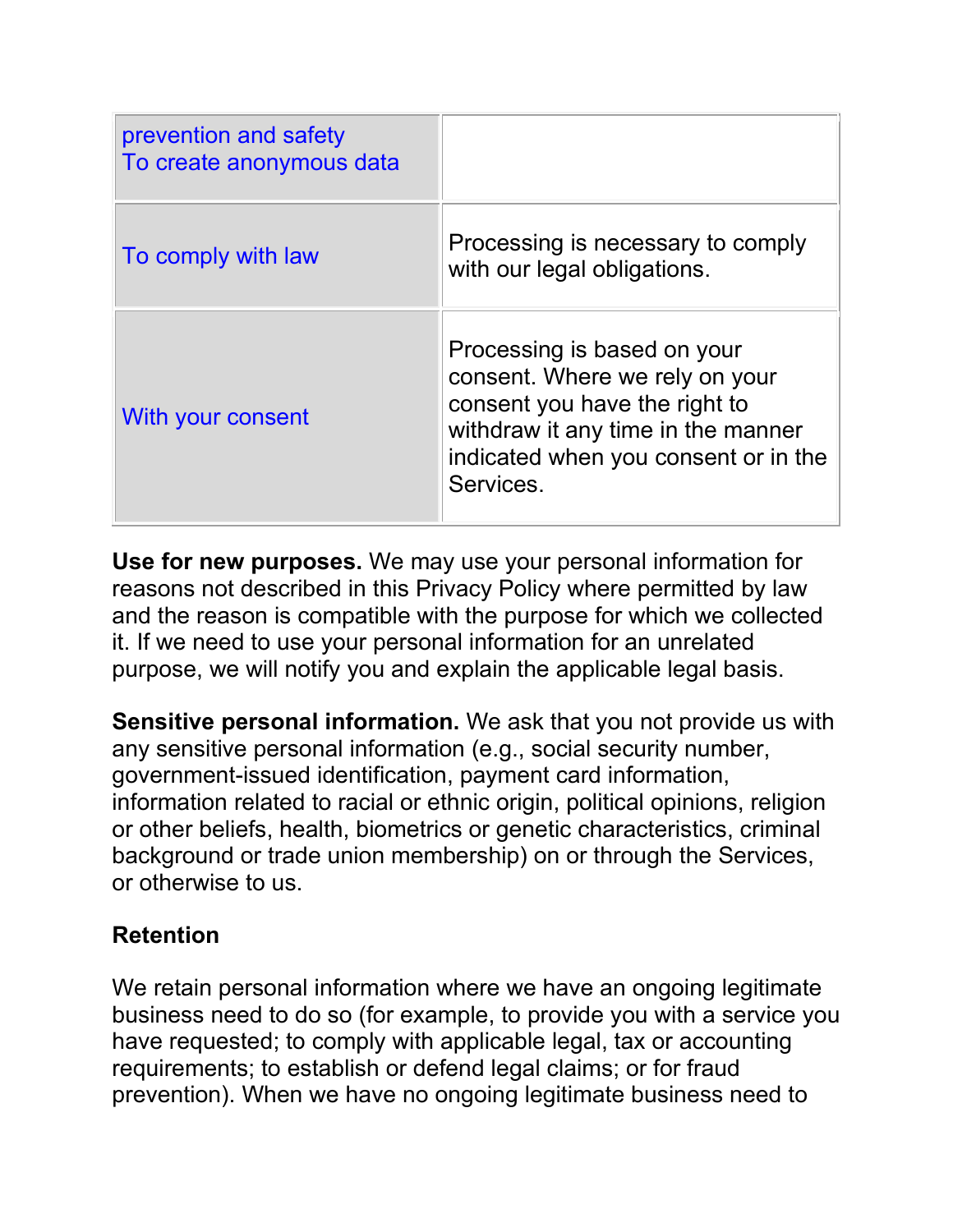process your personal information, we will either delete or anonymize it or, if this is not possible (for example, because your personal information has been stored in backup archives), then we will securely store your personal information and isolate it from any further processing until deletion is possible.

"Live" user data (username, email, sign-in information [whether a link to a Facebook or Twitter ID or a password if the user is using our internal authentication]) is stored without any active plans on purging old or inactive data.

User generated content (comments, documents, or other files) is retained indefinitely unless a request or order is received to remove it.

Backup data (which may contain the above user-specific information) is retained for up to 1 year.

A user may request, in accordance with standards such as GDPR, to have their data removed from our live system, and it will eventually expire out of the backups once the retention period has ended.

#### **Your rights**

European data protection laws give you certain rights regarding your personal information. If you are located within Europe, you may ask us to take the following actions in relation to your personal information that we hold:

- **Access**. Provide you with information about how we process your personal information and give you access to your personal information.
- **Correct**. Update or correct inaccuracies in your personal information.
- **Delete**. Delete your personal information.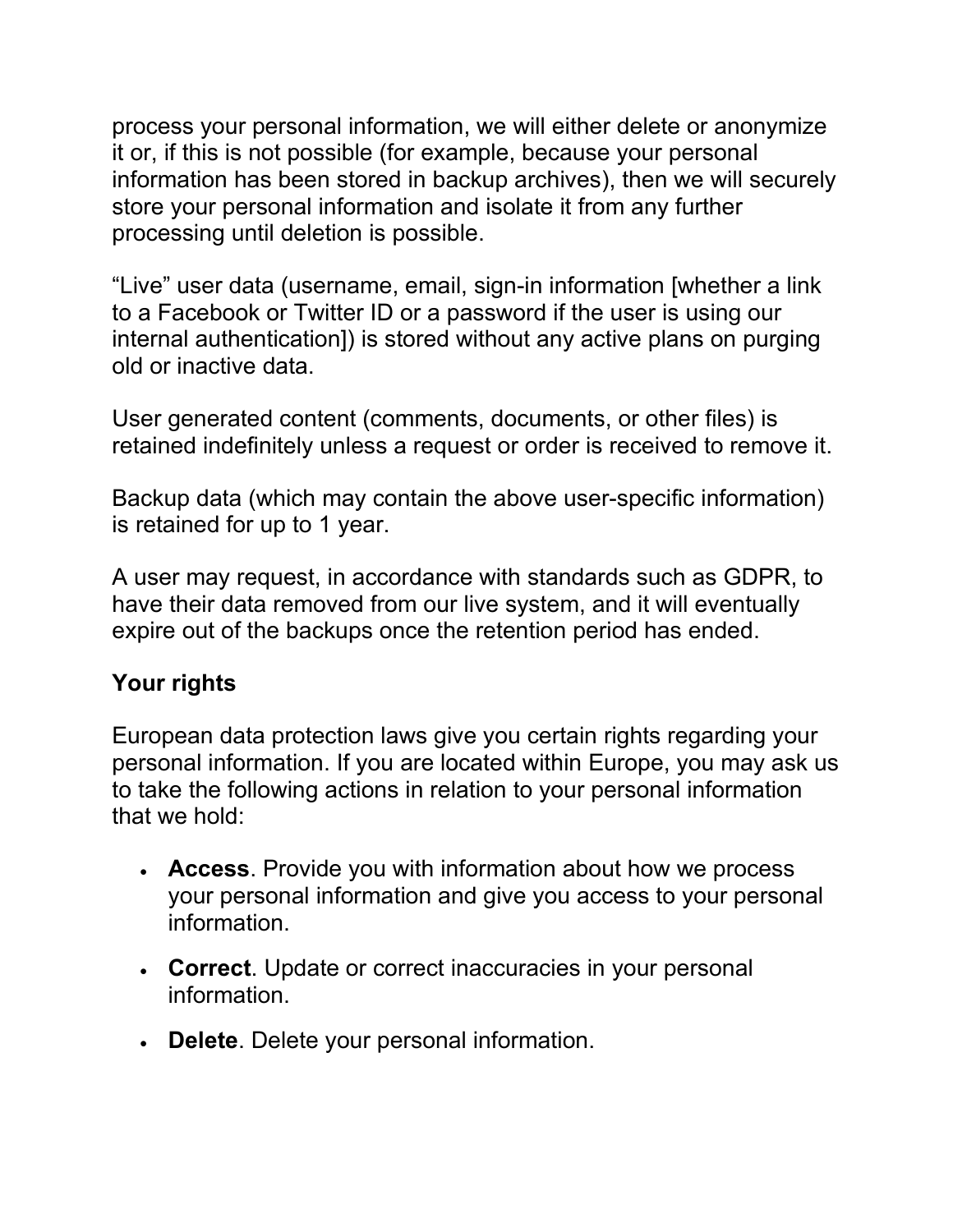- **Transfer**. Transfer a machine-readable copy of your personal information to you or a third party of your choice.
- **Restrict**. Restrict the processing of your personal information.
- **Object**. Object to our reliance on our legitimate interests as the basis of our processing of your personal information that impacts your rights.

Please [contact us](https://www.alzheimersdata.org/privacy#Contact) to submit these requests. We may request specific information from you to help us confirm your identity and process your request. Applicable law may require or permit us to decline your request. If we decline your request, we will tell you why, subject to legal restrictions. If you would like to submit a complaint about our use of your personal information or our response to your requests regarding your personal information, you may [contact us](https://www.alzheimersdata.org/privacy#Contact) or submit a complaint to the data protection regulator in your jurisdiction. You can find your data protection regulator [here.](https://edpb.europa.eu/about-edpb/board/members_en)

## **Cross-Border Data Transfer**

If we transfer your personal information from the European Economic Area to a country outside of it and are required to apply additional safeguards to your personal information under European data protection legislation, we will do so. Please [contact us](https://www.alzheimersdata.org/privacy#Contact) for further information about any such transfers or the specific safeguards applied.

# Cookie Policy

Effective as of November 17, 2020.

This Cookie Policy explains how Alzheimer's Disease Data Initiative, Inc. and our subsidiaries and affiliates (collectively, "**ADDI**", "**we**", "**us**" or "**our**") uses cookies and similar technologies in connection with [website] and any other website that we own or control and which posts or links to this Cookie Policy (collectively, the "Sites").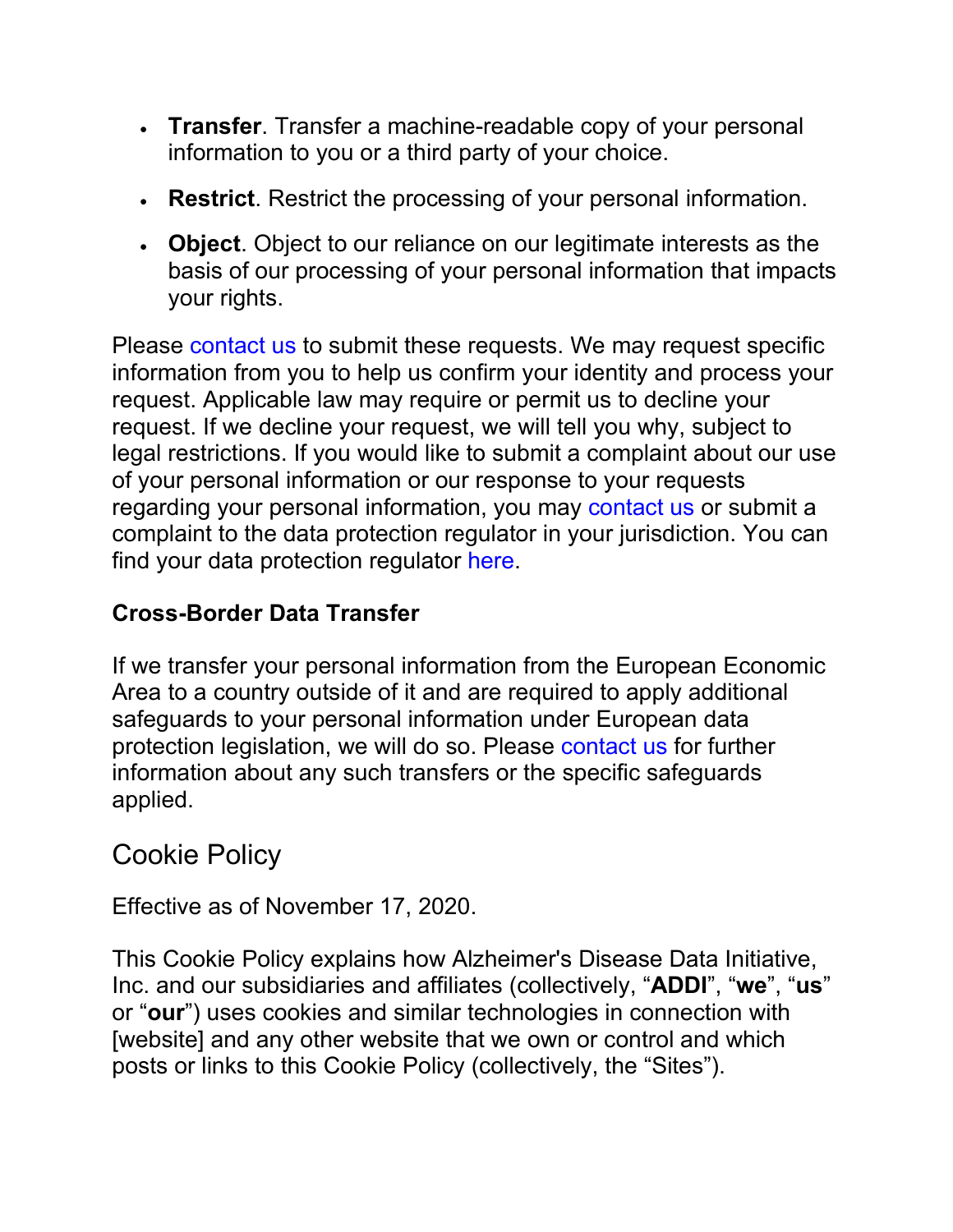#### **What are cookies?**

Cookies are small data files that are placed on your computer or mobile device when you visit a website. Cookies serve different purposes, like helping us understand how a site is being used, letting you navigate between pages efficiently, remembering your preferences and generally improving your browsing experience.

Our Sites may use both session cookies (which expire once you close your web browser) and persistent cookies (which stay on your computer or mobile device until you delete them).

We use two broad categories of cookies: (1) first party cookies, served directly by us to your computer or mobile device, which we use to recognize your computer or mobile device when it revisits our Sites; and (2) third -party cookies, which are served by service providers or business partners on our Sites, and can be used by these parties to recognize your computer or mobile device when it visits other websites. Third party cookies can be used for a variety of purposes, including site analytics, advertising and social media features.

On the Sites, we use cookies and similar technologies in the following categories described in the table below.

| <b>Type</b> | <b>Description</b> | Who<br>serves<br>the<br>cookies<br>(link to<br>privacy<br>policy/site | How to control<br>them |
|-------------|--------------------|-----------------------------------------------------------------------|------------------------|
| Analytics   | <b>These</b>       | Google                                                                | See 'your              |
|             | cookies            | <b>Analytics</b>                                                      | choices' below.        |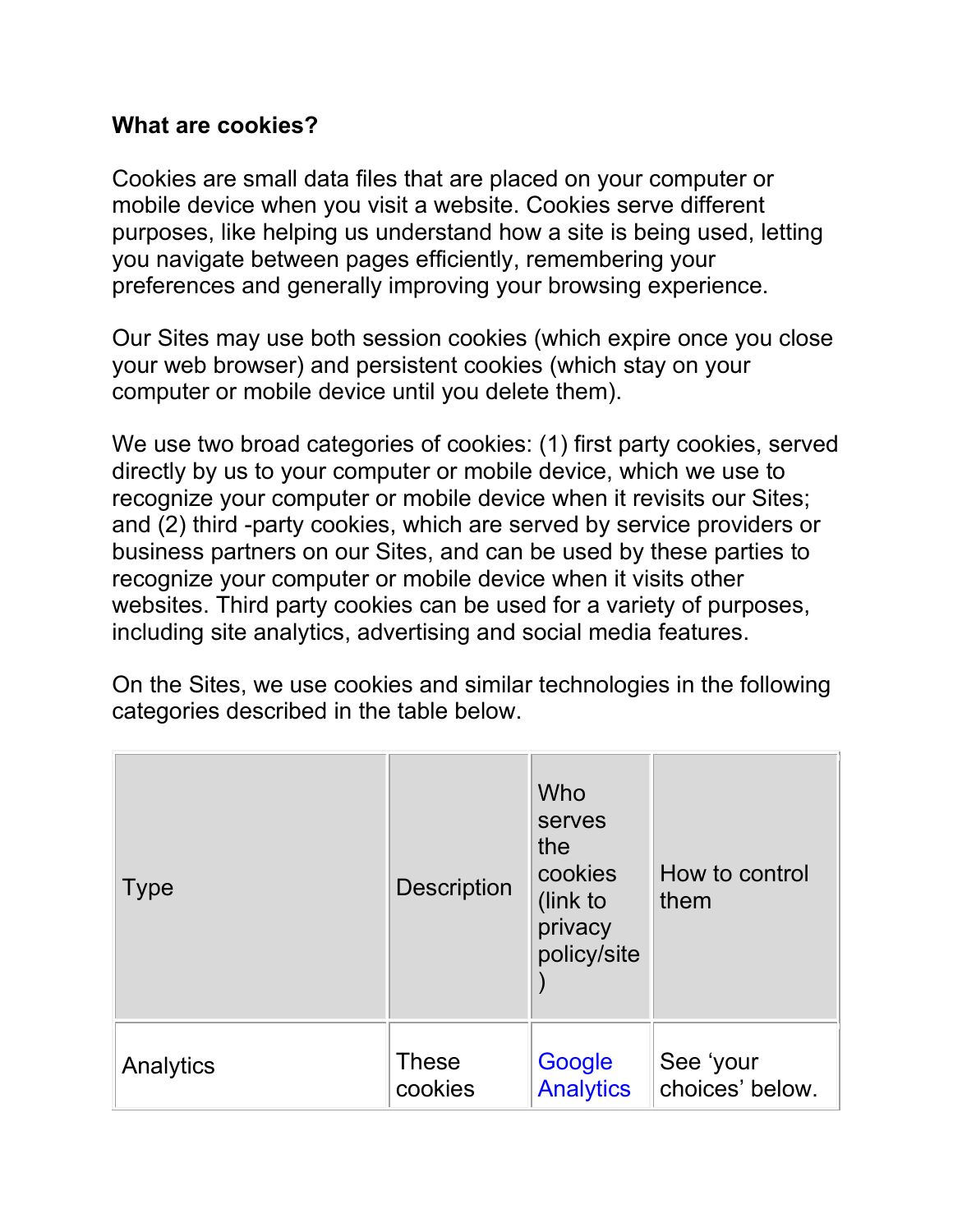|                  | help us<br>understand<br>how our<br>Services is<br>performing<br>and being<br>used.<br><b>These</b><br>cookies<br>may work<br>with web<br>beacons<br>included in<br>emails we<br>send to<br>track which<br>emails are<br>opened and<br>which links<br>are clicked<br>by<br>recipients. | <b>Hubspot</b><br><b>Salesforc</b><br>e<br><b>Pardot</b> | Google<br><b>Analytics uses</b><br>its own cookies.<br>You can find out<br>more<br>information<br>about Google<br>Analytics<br>cookies here an<br>d about how<br>Google protects<br>your data here.<br>You can prevent<br>the use of<br>Google<br>Analytics<br>relating to your<br>use of our Sites<br>by downloading<br>and installing a<br>browser plugin<br>available here. |
|------------------|----------------------------------------------------------------------------------------------------------------------------------------------------------------------------------------------------------------------------------------------------------------------------------------|----------------------------------------------------------|--------------------------------------------------------------------------------------------------------------------------------------------------------------------------------------------------------------------------------------------------------------------------------------------------------------------------------------------------------------------------------|
| <b>Essential</b> | <b>These</b><br>cookies are<br>necessary<br>to allow the<br>technical<br>operation of<br>our<br><b>Services</b><br>(e.g., they<br>enable you<br>to move<br>around on a                                                                                                                 | <b>ADDI</b>                                              | See 'your<br>choices' below.                                                                                                                                                                                                                                                                                                                                                   |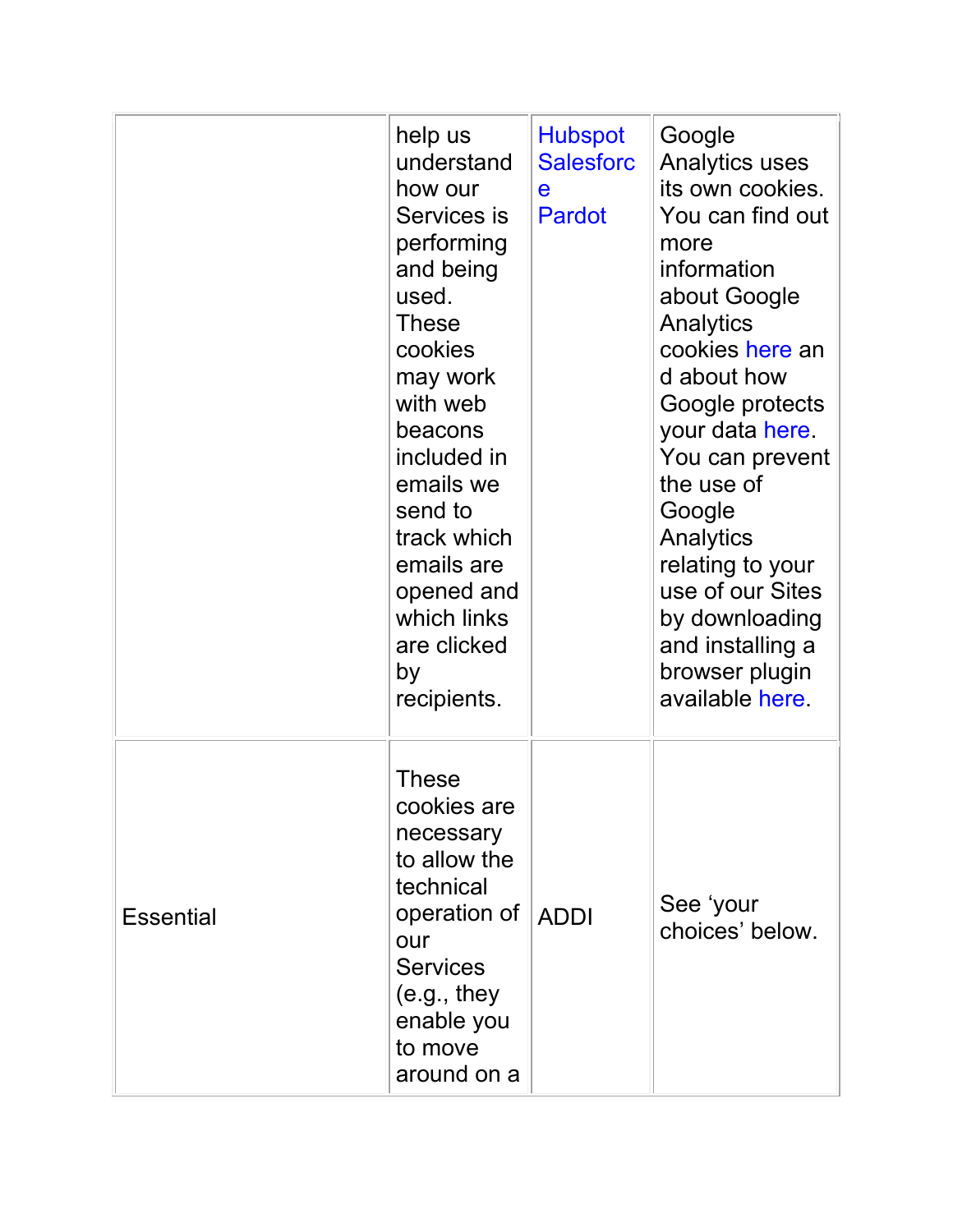|                                         | website and<br>to use its<br>features).                                                                  |                                 |                              |
|-----------------------------------------|----------------------------------------------------------------------------------------------------------|---------------------------------|------------------------------|
| Functionality/performanc<br>$\mathbf e$ | <b>These</b><br>cookies<br>enhance<br>the<br>performanc<br>e and<br>functionality<br>of our<br>Services. | Google<br>Tag<br><b>Manager</b> | See 'your<br>choices' below. |

#### **Other technologies**

In addition to cookies, our Sites may use other technologies, such as Flash technology and pixel tags to collect information automatically.

#### *Web Beacons*

We may also use web beacons (which are also known as pixel tags and clear GIFs) on our Sites and in our HTML formatted emails to track the actions of users on our Sites and interactions with our emails. Unlike cookies, which are stored on the hard drive of your computer or mobile device by a website, pixel tags are embedded invisibly on webpages or within HTML formatted emails. Pixel tags are used to demonstrate that a webpage was accessed or that certain content was viewed, typically to measure the success of our marketing campaigns or engagement with our emails and to compile statistics about usage of the Sites, so that we can manage our content more effectively. Currently, examples of beacons we use are fb pixel https://pixel.facebook.com/about/privacy/, Linkedin Insights Tag https://www.linkedin.com/legal/privacy-policy https://www.linkedin.com/legal/cookie\_policy?src=or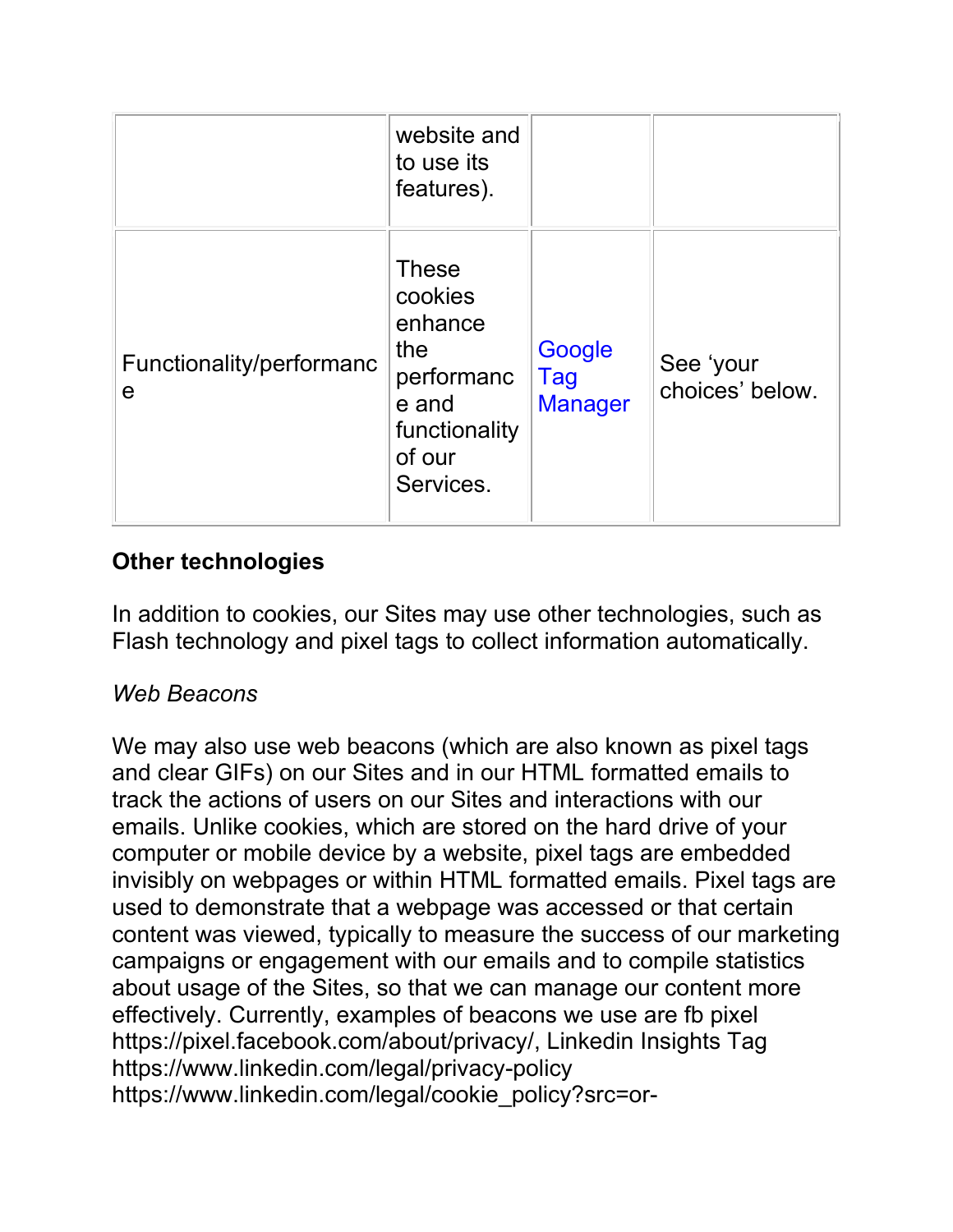search&veh=www.google.com, Twitter Universal Website Tag https://help.twitter.com/en/rules-and-policies/twitter-cookies.

#### **Your choices**

Most browsers let you remove or reject cookies. To do this, follow the instructions in your browser settings. Many browsers accept cookies by default until you change your settings. Please note that if you set your browser to disable cookies, the Sites may not work properly.

For more information about cookies, including how to see what cookies have been set on your computer or mobile device and how to manage and delete them, visit www.allaboutcookies.org. If you do not accept our cookies, you may experience some inconvenience in your use of our Sites.

Users may opt out of receiving targeted advertising on websites through members of the Network Advertising Initiative by clicking [here](http://www.networkadvertising.org/choices) or the Digital Advertising Alliance by clicking [here.](http://www.aboutads.info/choices) European users may opt out of receiving targeted advertising on websites through members of the European Interactive Digital Advertising Alliance by clicking [here,](https://www.youronlinechoices.eu/) selecting the user's country, and then clicking "Choices" (or similarly-titled link. Please note that we also may work with companies that offer their own opt-out mechanisms and may not participate in the opt-out mechanisms above.

If you choose to opt out of targeted advertisements, you will still see advertisements online but they may not be relevant to you. Even if you do choose to opt out, not all companies that serve online targeted advertising are included in this list, and so you may still receive some cookies and tailored advertisements from companies that are not listed.

For more information about how we collect, use, and share your information, see our [Privacy Policy.](https://www.alzheimersdata.org/privacy)

#### **Changes**